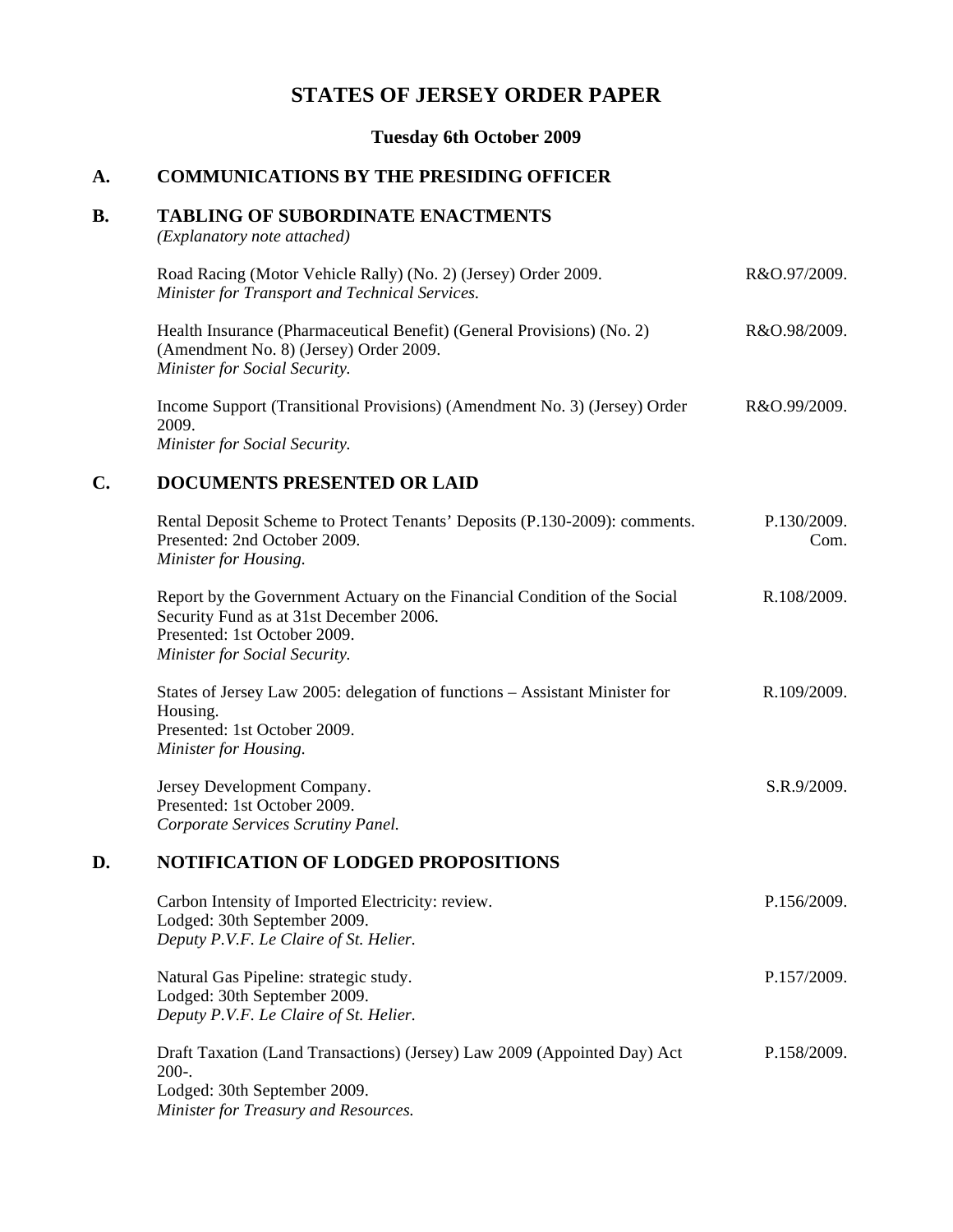| Draft Taxation (Land Transactions) (Amendment of Law) (Jersey) Regulations<br>$200-.$<br>Lodged: 30th September 2009.<br>Minister for Treasury and Resources.                                          | P.159/2009. |
|--------------------------------------------------------------------------------------------------------------------------------------------------------------------------------------------------------|-------------|
| Ratification of the Agreement for the Exchange of Information with Respect to<br>Taxes between the States of Jersey and the Government of Australia.<br>Lodged: 1st October 2009.<br>Chief Minister.   | P.160/2009. |
| Ratification of the Agreement for the Exchange of Information with Respect to<br>Taxes between the States of Jersey and the Government of New Zealand.<br>Lodged: 1st October 2009.<br>Chief Minister. | P.161/2009. |
| Draft Taxation (Exchange of Information with Third Countries) (Amendment<br>No. 4) (Jersey) Regulations 200-.<br>Lodged: 1st October 2009.<br>Chief Minister.                                          | P.162/2009. |
| Committee of Inquiry: Reg's Skips Ltd. – appointment of members.<br>Lodged: 2nd October 2009.<br>Chief Minister.                                                                                       | P.163/2009. |

# **E. WITHDRAWAL OF LODGED PROPOSITIONS**

## **F. APPOINTMENT OF MINISTERS, COMMITTEES AND PANELS**

Nomination of the Connétable of St. Lawrence as a member of the Health, Social Security and Housing Scrutiny Panel.

## **G. MATTERS OF PRIVILEGE**

## **H. PETITIONS**

## **I. QUESTIONS**

#### (a) – **Written Questions** *(attached)*

1. The Chief Minister will table an answer to a question asked by Senator J.L. Perchard regarding the combined annual salaries paid to the management and staff of the Waterfront Enterprise Board.

- 2. The Minister for Treasury and Resources will table an answer to a question asked by Senator B.E. Shenton regarding the value of the assets transferred to the Waterfront Enterprise Board.
- 3. The Minister for Education, Sport and Culture will table an answer to a question asked by Deputy J.M. Maçon of St. Saviour regarding the future of Fort Regent swimming pool.
- 4. The Minister for Education, Sport and Culture will table an answer to a question asked by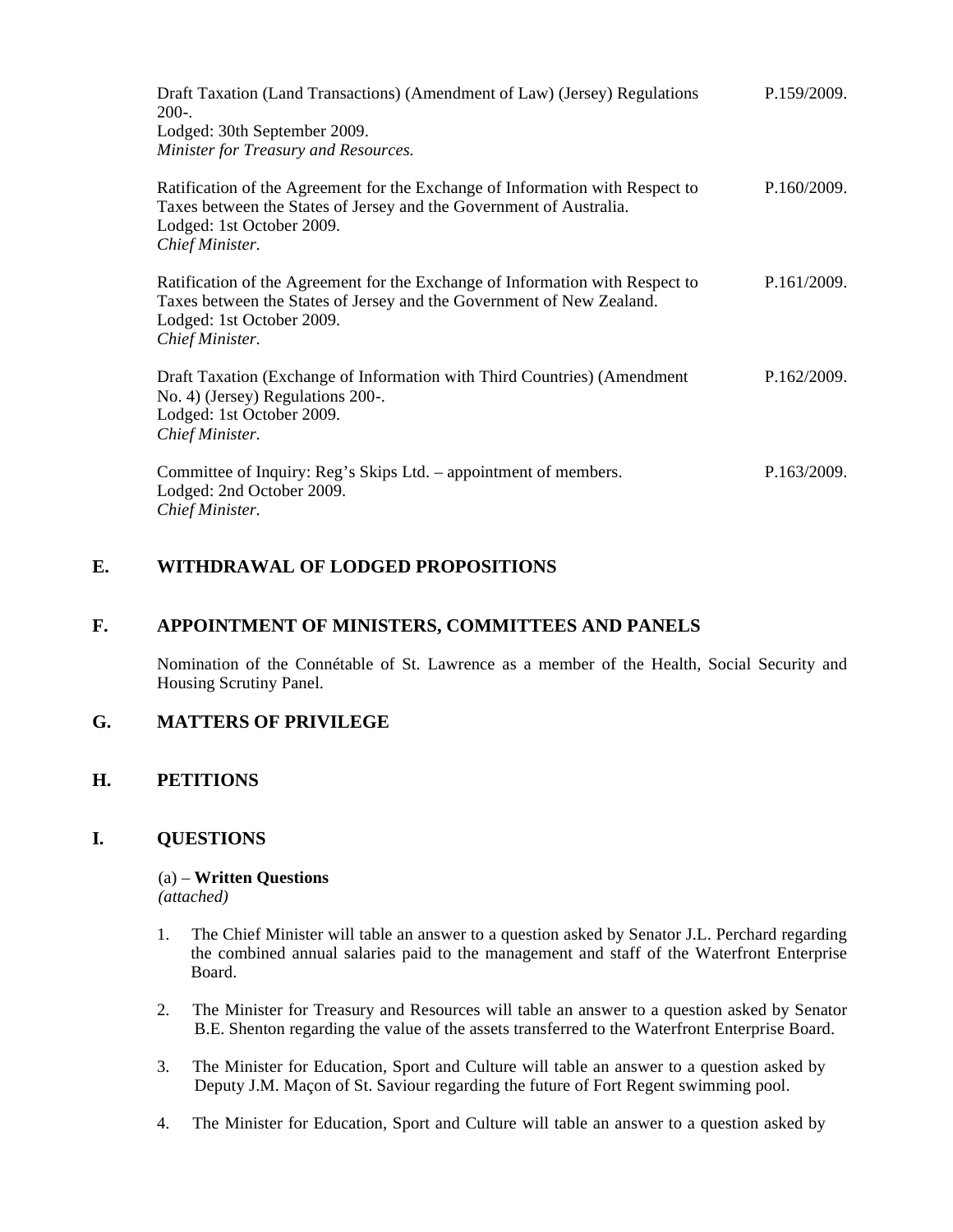- Deputy J.M. Maçon of St. Saviour regarding recent incidents of anti social behaviour amongst young people.
- 5. The Minister for Transport and Technical Services will table an answer to a question asked by Deputy J.M. Maçon of St. Saviour regarding the number of commuter parking spaces in St. Helier.
- 6. The Minister for Home Affairs will table an answer to a question asked by Deputy J.M. Maçon of St. Saviour regarding measures to counteract vandalism within the Island.
- 7. The Chairman of the Health and Social Security and Housing Scrutiny Panel will table an answer to a question asked by Deputy P.V.F. Le Claire of St. Helier regarding the enquiry into the management of the Health and Social Services Department.
- 8. The Minister for Health and Social Services will table an answer to a question asked by Deputy G.P. Southern of St. Helier regarding the waiting list for certain cancer treatments.
- 9. The Minister for Health and Social Services will table an answer to a question asked by Deputy G.P. Southern of St. Helier regarding staffing shortages at the hospital.
- 10. The Minister for Health and Social Services will table an answer to a question asked by Deputy G.P. Southern of St. Helier regarding recruitment of nurses.
- 11. The Chief Minister will table an answer to a question asked by Deputy G.P. Southern of St. Helier regarding the cost of living in Jersey compared to the United Kingdom.
- 12. The Chief Minister will table an answer to a question asked by Deputy G.P. Southern of St. Helier regarding the registration of non trading or other companies in Hong Kong to avoid EU Savings Tax.
- 13. The Chief Minister will table an answer to a question asked by the Deputy of St. Mary regarding the number of meetings of the Emergencies Council held in the last three years.
- 14. The Minister for Planning and Environment will table an answer to a question asked by the Deputy of St. Mary regarding the protection of the marine environment at the Castle Quays development.
- 15. The Minister for Planning and Environment will table an answer to a question asked by the Deputy of St. Mary regarding car parking sites within the ring road in St. Helier.
- 16. The Minister for Economic Development will table an answer to a question asked by the Deputy of St. Mary regarding the criteria applied to applications under the Regulations and Undertaking (Jersey) Law 1973.
- 17. The Minister for Housing will table an answer to a question asked by the Deputy of St. Mary regarding the criteria built into the Housing (Jersey) Law 1949 and Housing (General Provisions) (Jersey) Regulations 1970 concerning J-Category consents.

#### **(b) – Oral Questions**

(120 minutes)

1. Deputy G.P. Southern of St. Helier will ask the following question of the Chief Minister –

 "Will the Chief Minister inform members what hard evidence he has of a widespread pay freeze in the private sector?"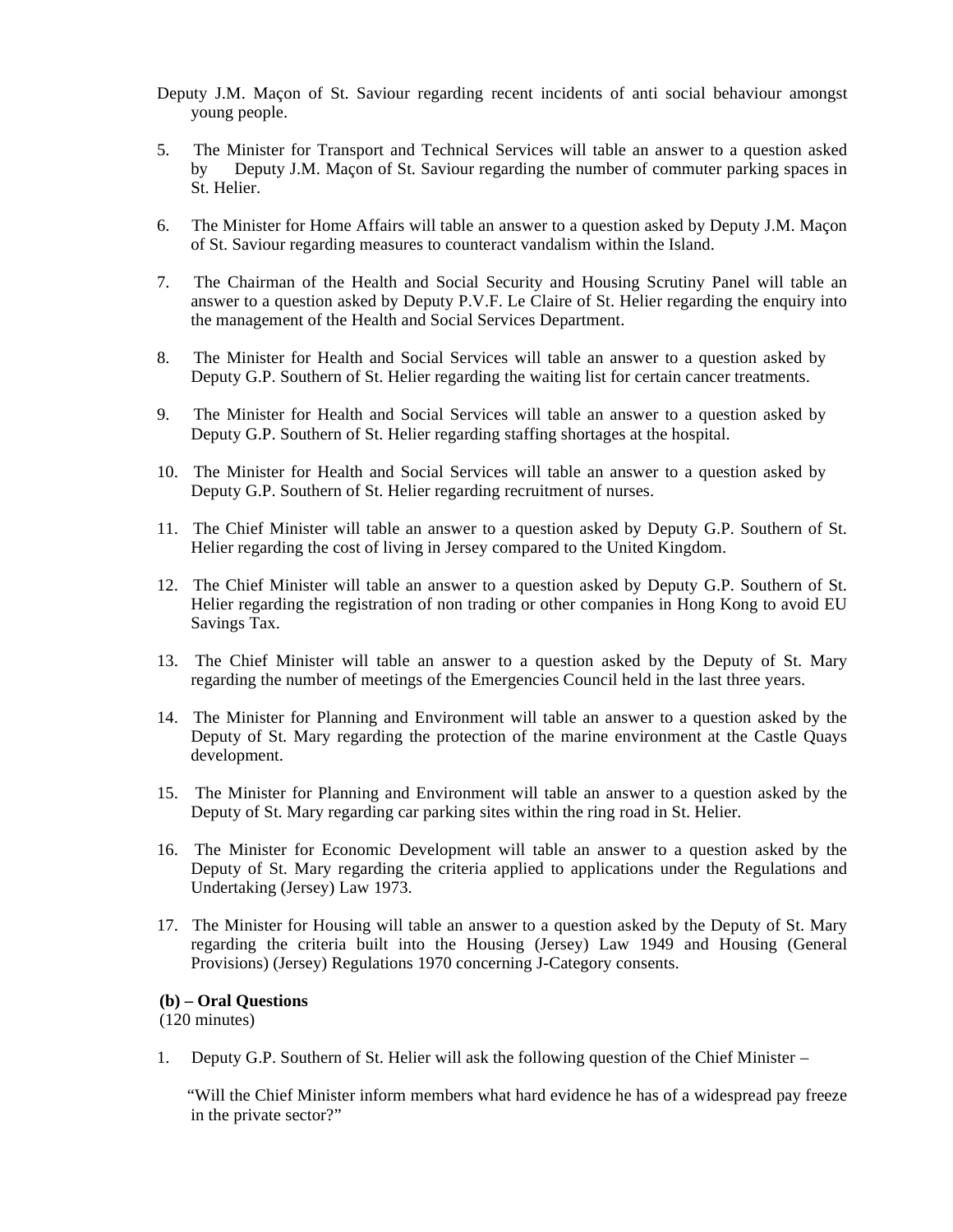2. The Deputy of St. Mary will ask the following question of the Minister for Planning and Environment –

 "Given the public disquiet over the construction of a large house on a prominent site between La Saie and La Coupe, will the Minister explain to the Assembly the process which led to the approval of the application?"

3. Deputy T.M. Pitman of St. Helier will ask the following question of the Minister for Home Affairs –

 "Would the Minister advise the Assembly whether statistics exist for 2006, 2007 and 2008 to illustrate how many arrests/convictions for violence related crime can be linked to the consumption of alcohol within pubs/night clubs?"

4. The Deputy of St. John will ask the following question of the Minister for Economic Development –

 "Would the Minister advise whether Alpha, the company that runs the duty free shopping in the Airport departure hall, is a Jersey company, and therefore liable to pay Income Tax on Island, and inform Members when the lease to Alpha was signed and how long it has to run?"

5. Deputy S.S.P.A. Power of St. Brelade will ask the following question of the Minister for Economic Development –

 "Has the Minister considered an application for subsidy or grant aid from an existing ferry operator or any new entrant into the local car and freight passenger market, particularly a subsidy or grant application during off season operations, and what is his position in such cases?"

6. Deputy M. Tadier of St. Brelade ask the following question of the Minister for Economic Affairs –

 "Given the continued success of the Branchage Film Festival, what scope does the Minister see for attracting film-makers to the Island to shoot their movies here, and what specific steps will he be taking to make this happen?"

7. Deputy T.A. Vallois of St. Saviour will ask the following question of the Minister for Treasury and Resources –

 "In the light of the Draft Currency Notes (Variation of Maximum Amount of Issue) (Jersey) Regulations 200- (P.152/2009) lodged by the Minister seeking an increase in the maximum limit for currency in Jersey to £100 million, could he advise what tests of supply and demand, if any, have been carried out for this decision and whether the potential for this to create further inflation upon recovery from the economic downturn has been considered?"

8. The Deputy of St. Martin will ask the following question of the Minister for Health and Social Services –

 "Will the Minister inform Members of the number of doctors and nurses either suspended or restricted from carrying out their normal medical duties and advise for what reasons an employee would be restricted from carrying out their normal duties rather than being formally suspended?"

9. Deputy T.M. Pitman of St. Helier will ask the following question of the Minister for Home Affairs –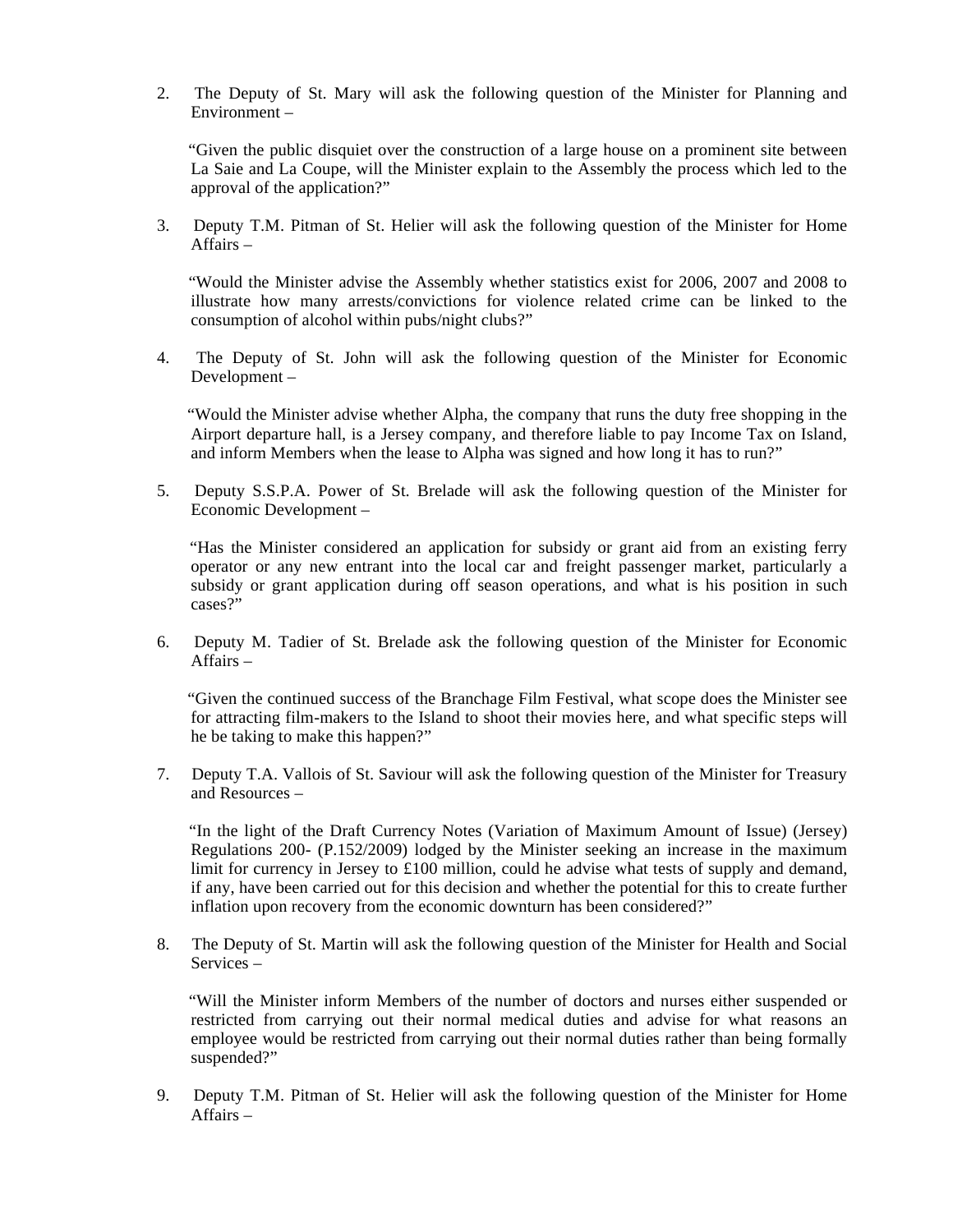"Recently the Minister promised a tough stance on knife crime; would he advise the Assembly what progress, if any, has been made in this area regarding new legislation?"

10. Deputy R.G. Le Hérissier of St. Saviour will ask the following question of the Minister for Health and Social Services –

 "Is the Minister satisfied with the out-of-hours psychiatric services which are presently available?"

11. Deputy M. Tadier of St. Brelade ask the following question of the Chief Minister –

 "Following the Panorama programme broadcast on Monday 21st September 2009, what specific action, if any, will the Chief Minister be taking to restore people's confidence that our main industry is not promoting tax evasion?"

12. The Deputy of St. John will ask the following question of the Minister for Home Affairs –

 "Could members be told of the current number of police officers in the States of Jersey Police, what shortfall in numbers, if any, there are and what action is being taken to recruit new officers?"

13. Deputy G.P. Southern of St. Helier will ask the following question of the Minister for Health and Social Services –

 "Will the Minister inform members what current vacancy rates exist across the services for which she is responsible and outline what action, if any, she is taking to remediate these rates?"

14. Deputy R.G. Le Hérissier of St. Saviour will ask the following question of the Minister for Housing –

 "Will the Minister advise when the Whitehead Report on Social Housing will be made available to members and explain how it is intended to deal with its recommendations?"

15. Deputy S.S.P.A. Power of St. Brelade will ask the following question of the Minister for Economic Development –

 "Given that passenger queues at the Airport are often out the door of the Departure Terminal at peak times, what action, if any, will the Minister be taking to encourage FlyBe to either make more check-in desks available to their customers or adopt the Common User Terminal technology known as CUTE?"

16. The Deputy of St. Martin will ask the following question of the Minister for Treasury and Resources –

 "Will the Minister give an update of the work being undertaken by the officer working group established to consider the various options for the future of Haut de la Garenne and advise whether the property has been reinstated and, if so, what was the final cost?"

17. Deputy J.M. Maçon of St. Saviour will ask the following question of the Minister for Economic Development –

"Would the Minister give his Department's definition of 'sustainable Economic growth'?"

**(c) – Questions to Ministers without notice (30 minutes) –**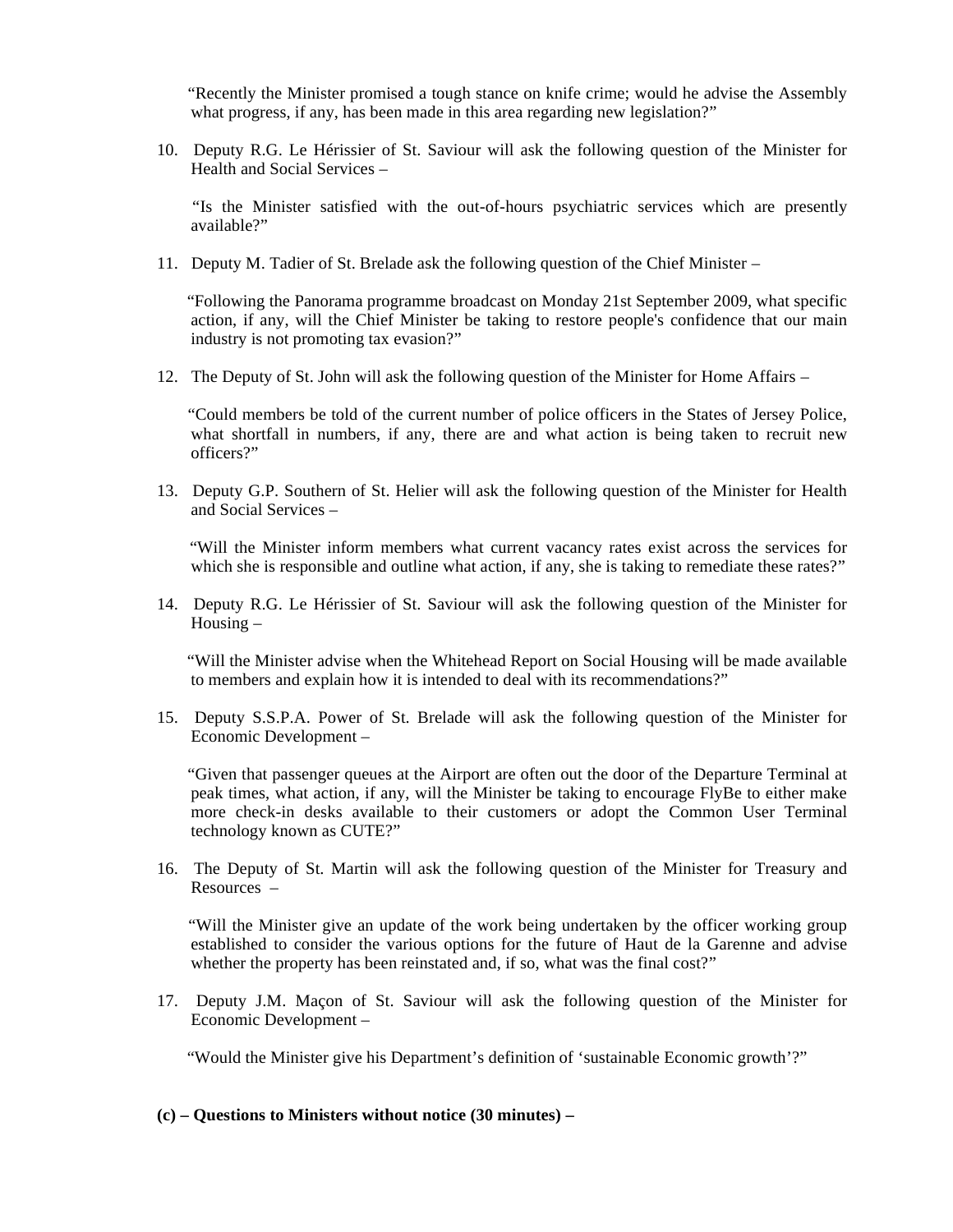1st question period – Minister for Social Security

2nd question period – Minister for Planning and Environment

# **J. PERSONAL STATEMENTS**

# **K. STATEMENTS ON A MATTER OF OFFICIAL RESPONSIBILITY**

# **L. PUBLIC BUSINESS**

| Vote of No Confidence: States Employment Board.<br>Lodged: 8th September 2009.<br>Deputy G.P. Southern of St. Helier.                                             | P.142/2009.               |
|-------------------------------------------------------------------------------------------------------------------------------------------------------------------|---------------------------|
| Draft Honorary Police (Repeals) (Jersey) Law 200-.<br>Lodged: 13th July 2009.<br>Comité des Connétables.                                                          | P.114/2009.               |
| Draft Honorary Police (Amendment) (Jersey) Regulations 200-.<br>Lodged: 13th July 2009.<br>Comité des Connétables.                                                | P.115/2009.               |
| Wheel clamping: introduction of legislation.<br>Lodged: 28th July 2009.<br>Deputy P.V.F. Le Claire of St. Helier.                                                 | P.119/2009.               |
| Wheel clamping: introduction of legislation $(P.119/2009)$ – amendment.<br>Lodged: 22nd September 2009.<br>Minister for Transport and Technical Services.         | P.119/2009.<br>Amd.       |
| Wheel clamping: introduction of legislation $(P.119/2009)$ – second amendment.<br>Lodged: 22nd September 2009.<br>Deputy M. Tadier of St. Brelade.                | P.119/2009.<br>Amd. $(2)$ |
| Draft Marriage and Civil Status (Amendment No. 3) (Jersey) Law 200.<br>Lodged: 5th August 2009.<br>Minister for Home Affairs.                                     | P.123/2009.               |
| Draft Public Employees (Contributory Retirement Scheme) (General)<br>(Amendment No. 10) (Jersey) Regulations 200.<br>Lodged: 11th August 2009.<br>Chief Minister. | P.126/2009.               |
| Draft Road Traffic (No. 59) (Jersey) Regulations 200.<br>Lodged: 18th August 2009.<br>Minister for Home Affairs.                                                  | P.128/2009.               |
| Rental Deposit Scheme to protect tenants' deposits.<br>Lodged: 18th August 2009.<br>Deputy G.P. Southern of St. Helier.                                           | P.130/2009.               |
| Rental Deposit Scheme to Protect Tenants' Deposits (P.130-2009): comments.                                                                                        | P.130/2009.               |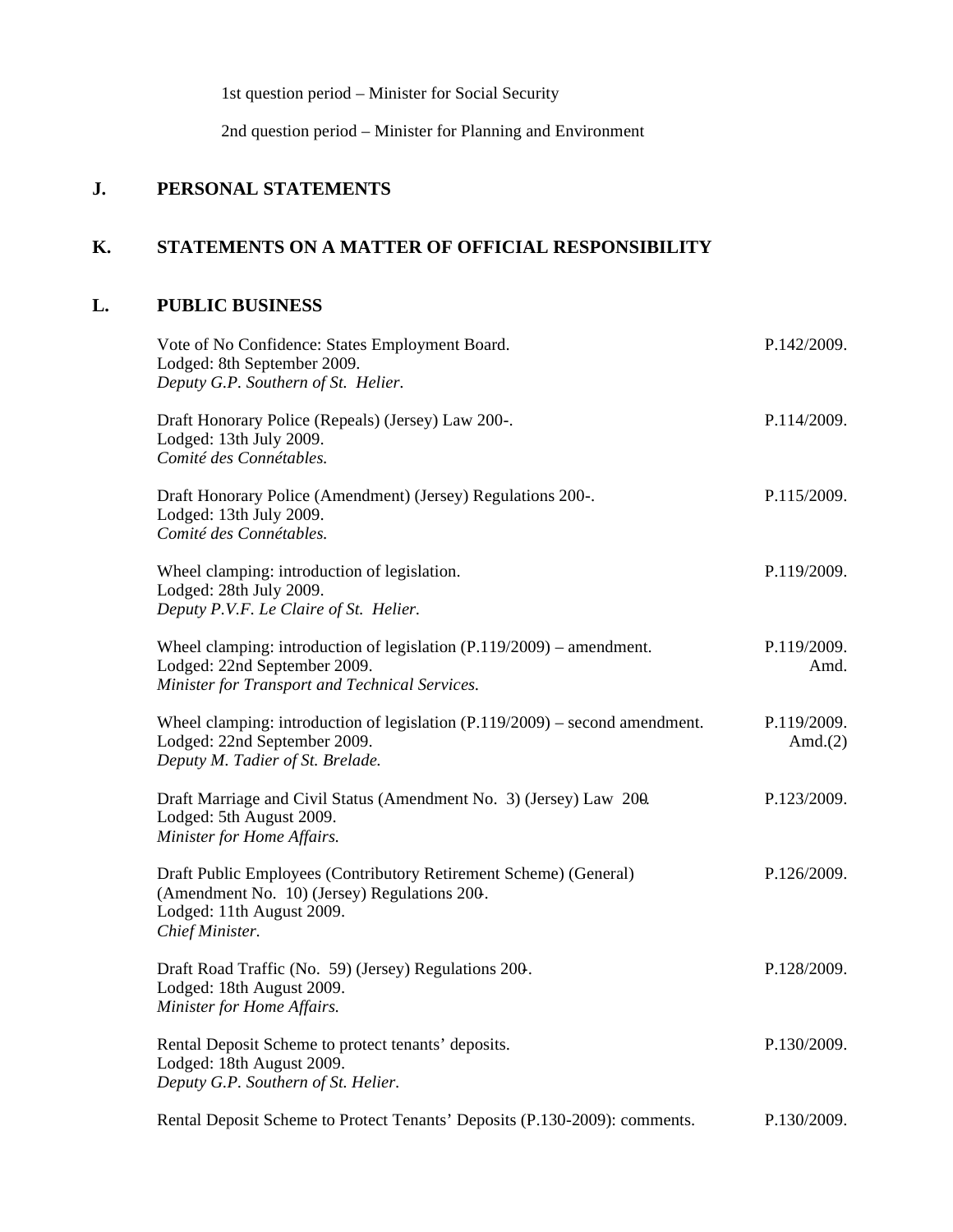|    | Presented: 2nd October 2009.<br>Minister for Housing.                                                                                                       | Com.        |
|----|-------------------------------------------------------------------------------------------------------------------------------------------------------------|-------------|
|    | Draft Sex Offenders (Jersey) Law 200-.<br>Lodged: 19th August 2009.<br>Minister for Home Affairs.                                                           | P.132/2009. |
|    | Draft Amendment (No. 12) of the Standing Orders of the States of Jersey.<br>Lodged: 19th August 2009.<br>Privileges and Procedures Committee.               | P.133/2009. |
|    | Draft Protection of Children (Cigarette Lighter Refill) (Jersey) Regulations 200-                                                                           | P.134/2009. |
|    | Lodged: 24th August 2009.<br>Minister for Economic Development.                                                                                             |             |
|    | Composition and election of the States: abolition of 6 Senatorial positions in<br>2011.<br>Lodged: 7th September 2009.<br>Deputy A.E. Jeune of St. Brelade. | P.138/2009. |
|    | Statistics User Group: re-appointment of Chairman.<br>Lodged: 18th September 2009.<br>Chief Minister.                                                       | P.149/2009. |
|    | Jersey Police Complaints Authority: appointment of Chairman and members.<br>Lodged: 18th September 2009.<br>Minister for Home Affairs.                      | P.150/2009. |
|    | Draft Public Holidays and Bank Holidays (Jersey) Act 200-.<br>Lodged: 21st September 2009.<br>Chief Minister.                                               | P.151/2009. |
| М. | <b>ARRANGEMENT OF PUBLIC BUSINESS</b>                                                                                                                       |             |
|    | 20th October 2009                                                                                                                                           |             |

| Draft Banking Business (Depositors Compensation) (Jersey) Regulations 200-<br>second reading.                                                | P.86/2009. |
|----------------------------------------------------------------------------------------------------------------------------------------------|------------|
| Lodged: 2nd June 2009.                                                                                                                       |            |
| Minister for Economic Development.                                                                                                           |            |
| (principles approved 15th July 2009)                                                                                                         |            |
| Draft Banking (Depositors Compensation) (Jersey) Regulations 200.<br>Lodged: 2nd June 2009.<br>Minister for Economic Development.            | P.87/2009. |
| Strategic Reserve Fund: use for Bank Depositors' Compensation Scheme.<br>Lodged: 2nd June 2009.<br>Minister for Treasury and Resources.      | P.84/2009. |
| Draft Public Finances (Depositors Compensation) (Jersey) Regulations 200-.<br>Lodged: 2nd June 2009.<br>Minister for Treasury and Resources. | P.85/2009. |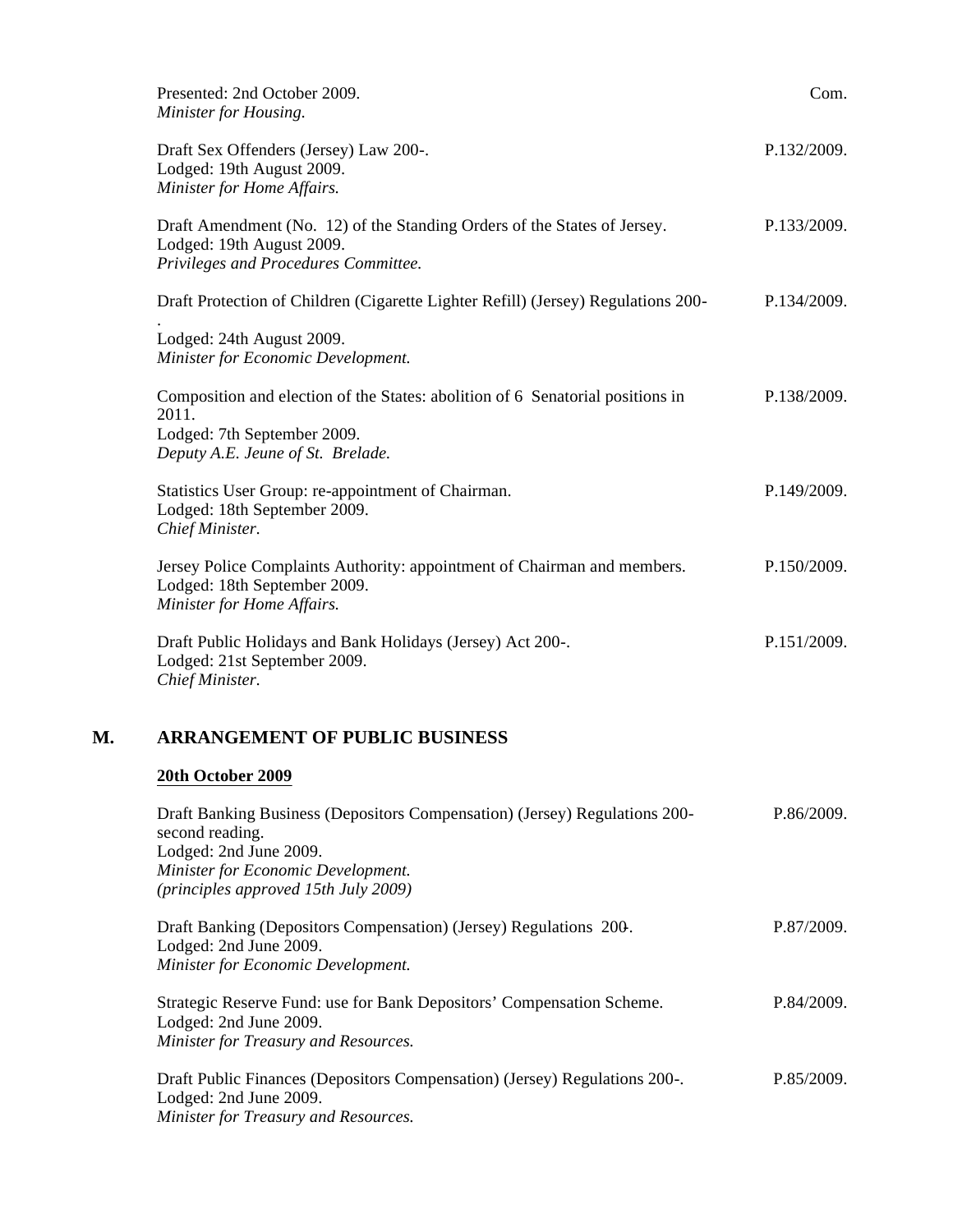| Draft Income Tax (Amendment No. 32) (Jersey) Law 200.<br>Lodged: 2nd June 2009.<br>Minister for Treasury and Resources.                                                    | P.81/2009.          |
|----------------------------------------------------------------------------------------------------------------------------------------------------------------------------|---------------------|
| Committee of Inquiry: confidential files held by States of Jersey Police on<br>States Members and others.<br>Lodged: 23rd June 2009.<br>Deputy M.R. Higgins of St. Helier. | P.104/2009.         |
| Ann Court housing site, St. Helier: temporary use.<br>Lodged: 30th June 2009.<br>Connétable of St. Helier.                                                                 | P.108/2009.         |
| Ann Court housing site, St. Helier: temporary use (P.108/2009)– comments.<br>Presented: 8th July 2009.<br>Minister for Housing.                                            | P.108/2009.<br>Com. |
| Draft Shops (Regulation of Opening and Deliveries) (Jersey) Law 200.<br>Lodged: 1st July 2009.<br>Minister for Economic Development.                                       | P.111/2009.         |
| Civil Partnerships.<br>Lodged: 4th September 2009.<br>Chief Minister.                                                                                                      | P.136/2009.         |
| Draft Companies (Amendment No. 4) (Jersey) Regulations 200.<br>Lodged: 4th September 2009.<br>Minister for Economic Development.                                           | P.137/2009.         |
| Draft Gambling Commission (Jersey) Law 200-.<br>Lodged: 8th September 2009.<br>Minister for Economic Development.                                                          | P.139/2009.         |
| Draft Gambling (Gaming and Lotteries) (Amendment No. 15) (Jersey)<br>Regulations 200-.<br>Lodged: 8th September 2009.<br>Minister for Economic Development.                | P.140/2009.         |
| Draft Gambling (2010 Fees) (Jersey) Regulations 200-.<br>Lodged: 8th September 2009.<br>Minister for Economic Development.                                                 | P.141/2009.         |
| Annual Business Plan 2009: variation in respect of pay freeze – rescindment.<br>Lodged: 9th September 2009.<br>Deputy S. Pitman of St. Helier.                             | P.143/2009.         |
| Public Lotteries Board: appointment of member.<br>Lodged: 24th September 2009.<br>Minister for Economic Development.                                                       | P.154/2009.         |
| Committee of Inquiry: Reg's Skips Ltd. – appointment of members.<br>Lodged: 2nd October 2009.<br>Chief Minister.                                                           | P.163/2009.         |

# **3rd November 2009**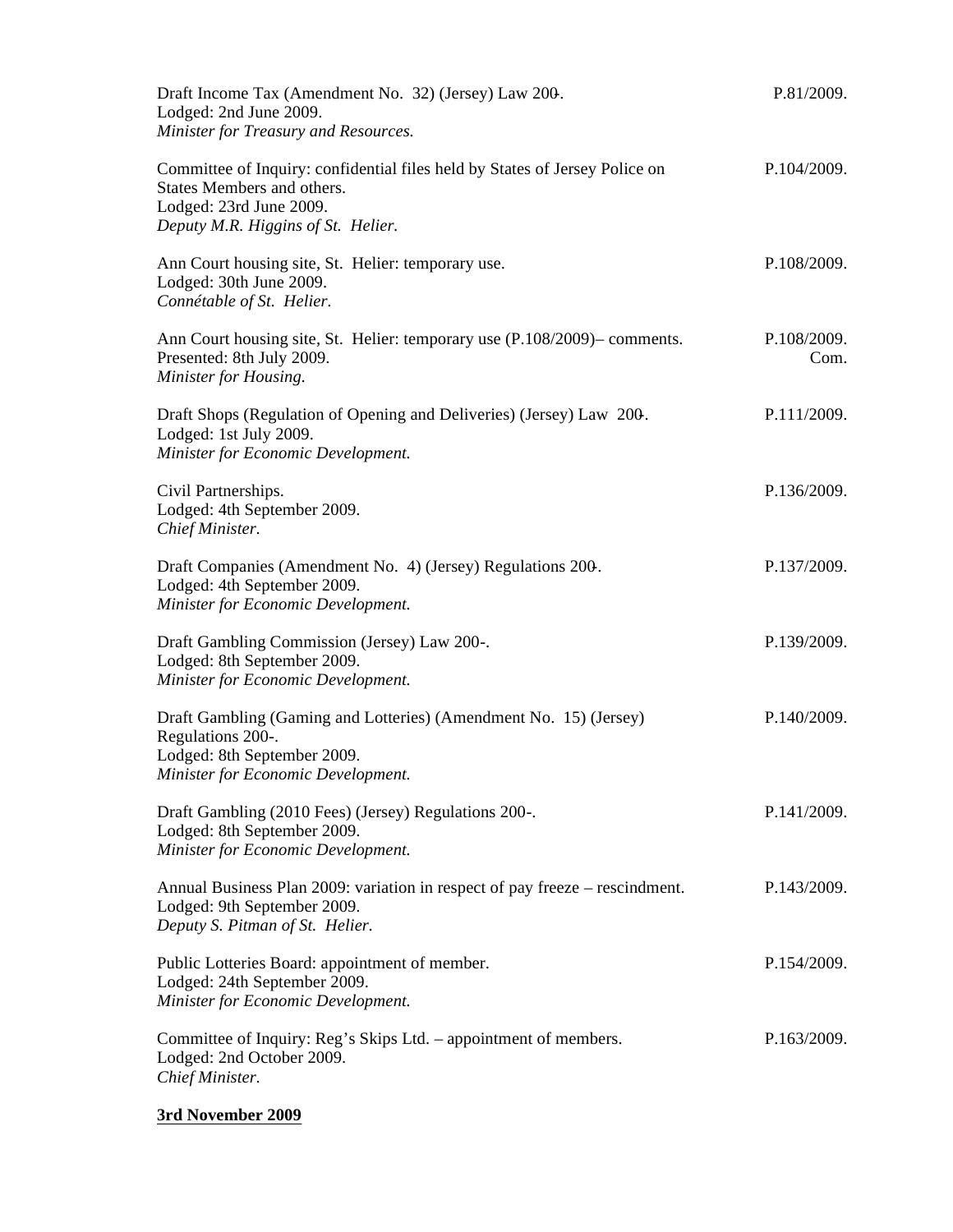| Property and Infrastructure Regeneration: the States of Jersey Development<br>Company Limited.<br>Lodged: 2nd June 2009.<br>Council of Ministers.                               | P.79/2009.          |
|---------------------------------------------------------------------------------------------------------------------------------------------------------------------------------|---------------------|
| Property and Infrastructure Regeneration: the States of Jersey Development<br>Company Limited (P.79/2009) – amendment.<br>Lodged: 8th June 2009.<br>Connétable of St. Helier.   | P.79/2009.<br>Amd.  |
| Pension Schemes: dealing with the past service liability.<br>Lodged: 1st July 2009.<br>Senator B.E. Shenton.                                                                    | P.110/2009.         |
| Plémont Holiday Village: acquisition by the Public.<br>Lodged: 9th September 2009.<br>Connétable of St. Ouen.                                                                   | P.144/2009.         |
| Committee of Inquiry into the management of the Health and Social Services<br>Department.<br>Lodged: 9th September 2009.<br>Health, Social Security and Housing Scrutiny Panel. | P.145/2009.         |
| Referendum: position of the Connétables in the States.<br>Lodged: 10th September 2009.<br>Deputy M. Tadier of St. Brelade.                                                      | P.146/2009.         |
| Referendum: position of the Connétables in the States (P.146/2009) –<br>amendment.<br>Lodged: 23rd September 2009.<br>Deputy of St. Martin.                                     | P.146/2009.<br>Amd. |
| Draft Data Protection (Amendment No. 2) (Jersey) Law 200.<br>Lodged: 16th September 2009.<br>Minister for Treasury and Resources.                                               | P.147/2009.         |
| Young Offenders: naming by the media.<br>Lodged: 17th September 2009.<br>Deputy T.M. Pitman of St. Helier.                                                                      | P.148/2009.         |
| Draft Currency Notes (Variation of Maximum Amount of Issue) (Jersey)<br>Regulations 200-.<br>Lodged: 22nd September 2009.<br>Minister for Treasury and Resources.               | P.152/2009          |
| Carbon Intensity of Imported Electricity: review.<br>Lodged: 30th September 2009.<br>Deputy P.V.F. Le Claire of St. Helier.                                                     | P.156/2009.         |
| Natural Gas Pipeline: strategic study.<br>Lodged: 30th September 2009.<br>Deputy P.V.F. Le Claire of St. Helier.                                                                | P.157/2009.         |

# **17th November 2009**

| Social Security Fund: research into alternative funding mechanisms. | P.153/2009. |
|---------------------------------------------------------------------|-------------|
|---------------------------------------------------------------------|-------------|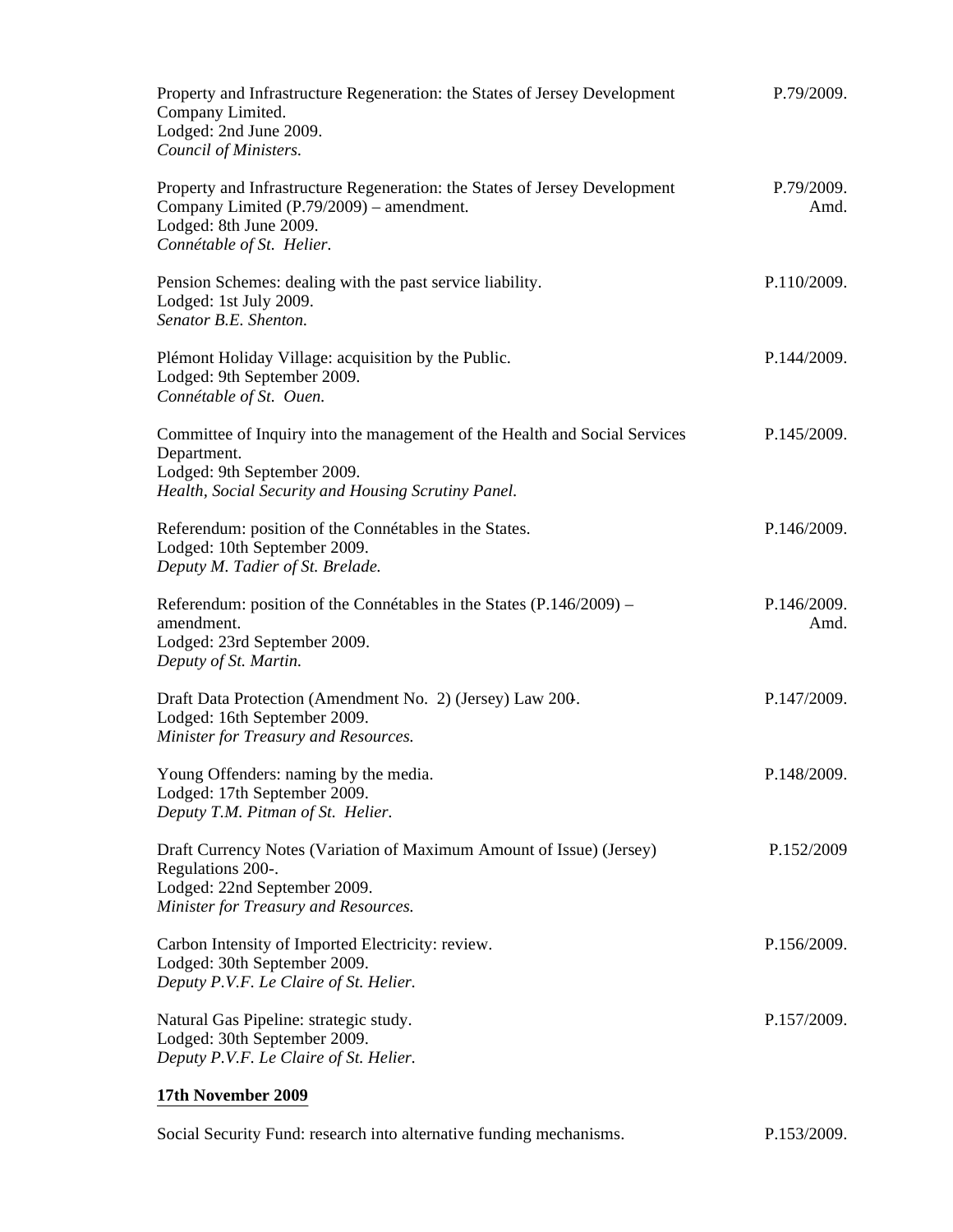| Lodged; 23rd September 2009.<br>Deputy G.P. Southern of St. Helier.                                                                                                                                    | (re-issued) |
|--------------------------------------------------------------------------------------------------------------------------------------------------------------------------------------------------------|-------------|
| Channel Islands Lottery: allocation of profits for 2009–2010.<br>Lodged: 24th September 2009.<br>Minister for Economic Development.                                                                    | P.155/2009. |
| Draft Taxation (Land Transactions) (Jersey) Law 2009 (Appointed Day) Act<br>$200-.$<br>Lodged: 30th September 2009.<br>Minister for Treasury and Resources.                                            | P.158/2009. |
| Draft Taxation (Land Transactions) (Amendment of Law) (Jersey) Regulations<br>$200-.$<br>Lodged: 30th September 2009.<br>Minister for Treasury and Resources.                                          | P.159/2009. |
| Ratification of the Agreement for the Exchange of Information with Respect to<br>Taxes between the States of Jersey and the Government of Australia.<br>Lodged: 1st October 2009.<br>Chief Minister.   | P.160/2009. |
| Ratification of the Agreement for the Exchange of Information with Respect to<br>Taxes between the States of Jersey and the Government of New Zealand.<br>Lodged: 1st October 2009.<br>Chief Minister. | P.161/2009. |
| Draft Taxation (Exchange of Information with Third Countries) (Amendment<br>No. 4) (Jersey) Regulations 200-.<br>Lodged: 1st October 2009.<br>Chief Minister.                                          | P.162/2009. |

## **A.H. HARRIS Deputy Greffier of the States**

1st October 2009

**Note –**

**Should consideration of the Draft Annual Business Plan 2010 (P.117/2009) continue beyond Monday 5th October 2009, this meeting will commence once that meeting has terminated.**

**In accordance with the meeting dates fixed for 2009 by the Privileges and Procedures Committee, this meeting will continue, if necessary, on Wednesday 7th and Thursday 8th October 2009.**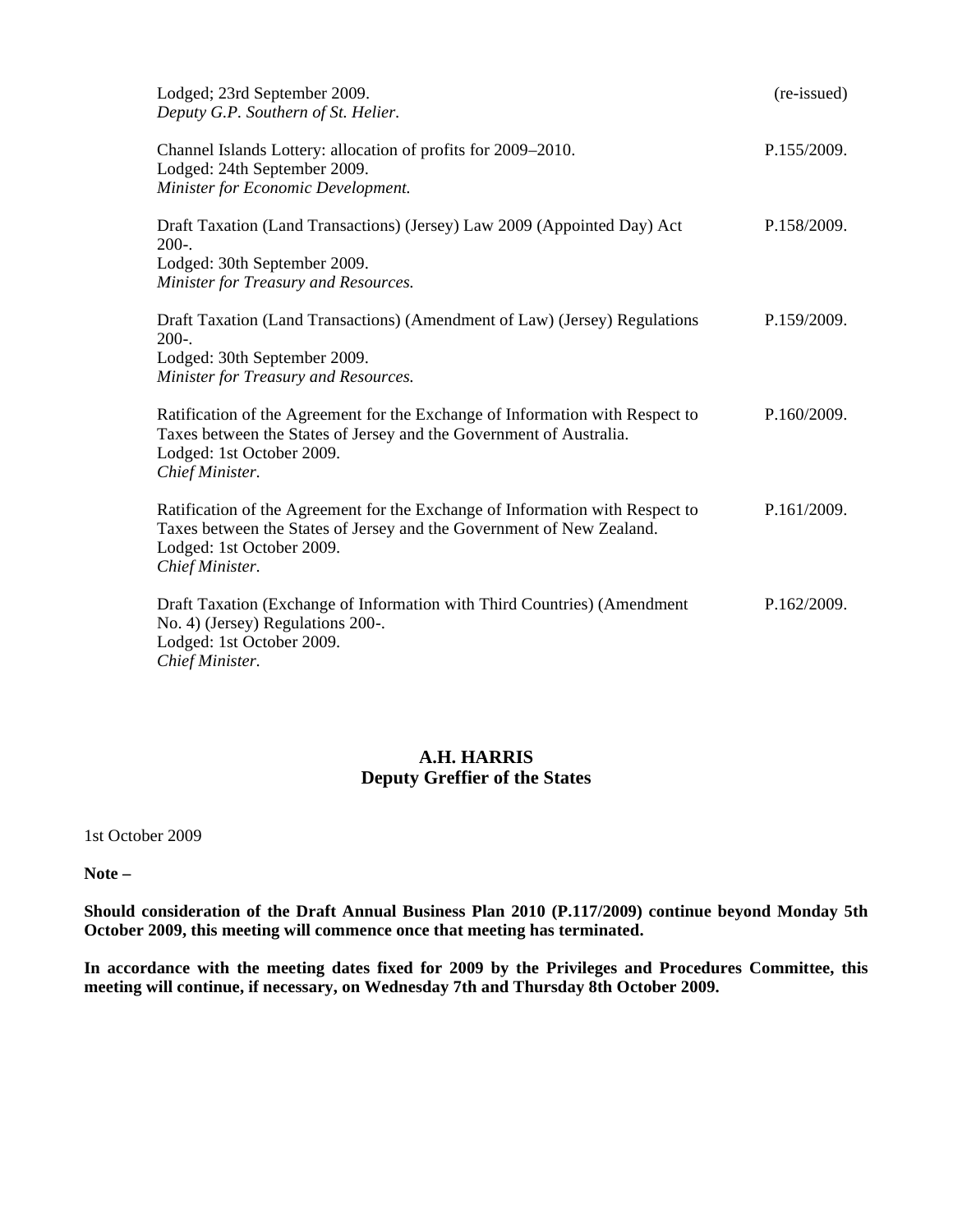## **Explanatory Note regarding subordinate legislation tabled at this meeting.**

(See Item B)

#### **R&O.97/2009.**

This Order allows the Jersey Motor Cycle and Light Car Club to hold motor rallies on 8 different courses on 9th and 10th October 2009.

The Order was made on 25th September 2009 and comes into force forthwith.

#### **R&O.98/2009.**

This Order increases, with effect from 1st November 2009, the basic dispensing fee for each item of pharmaceutical benefit supplied on a prescription. The increase is from £2.96 to £3.05. The fee was last increased on 1st October 2008.

The Order was made on 29th September 2009 and comes into force 1st November 2009.

#### **R&O.99/2009.**

This Order revises the transitional arrangements relating to the introduction of income support. The Order extends the transitional periods of protection for individuals formerly entitled to allowances that have been replaced by income support. It also brings within the transitional arrangements payments in respect of GP services to individuals who formerly had HIE status.

The Order was made on 29th September 2009 and comes into force 1st October 2009.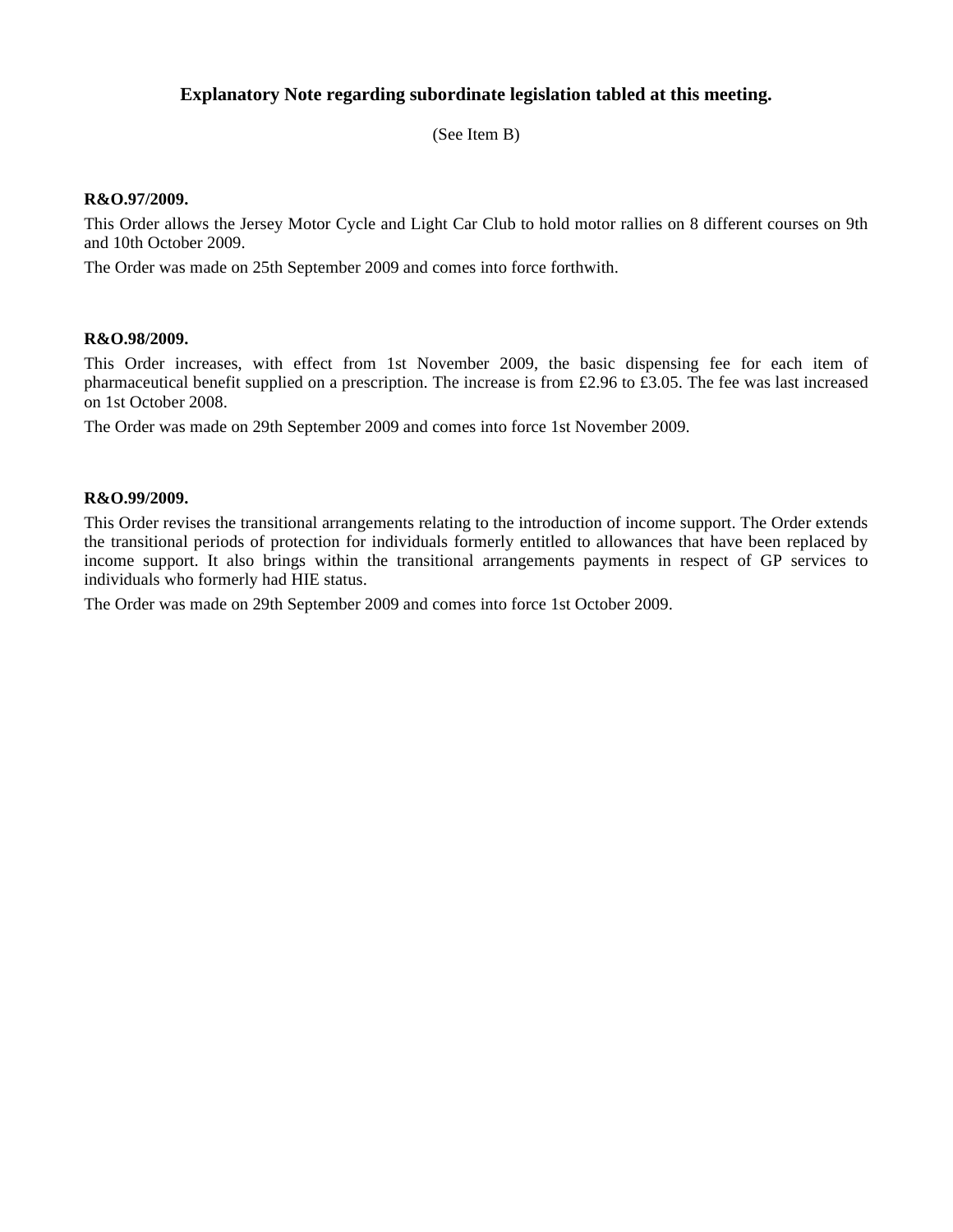## **WRITTEN QUESTIONS**

### (See Item  $I(a)$ )

1. The Chief Minister will table an answer to the following question asked by Senator J.L. Perchard –

 "Will the Chief Minister advise the Assembly of the combined annual salaries, including bonus', pensions and benefits paid to the management and staff at the Waterfront Enterprise Board for each of the years from 2000-2008 and the company's estimate for 2009?

2. The Minister for Treasury and Resources will table an answer to a question asked by Senator B.E. Shenton –

"What is the value of the assets transferred to the Waterfront Enterprise Board (WEB) based on the most recent valuation?

What cash amounts have been transferred to WEB since its formation?

What dividends or other monies have been paid to the Treasury by WEB since its formation?

 Given that in the report accompanying P.40/1997 it states that the ownership of the car park, and the income from it, was to be transferred back to the States on completion, why has this proposition not yet been adhered  $\mathsf{to} \mathsf{?}$ 

3. The Minister for Education, Sport and Culture will table an answer to a question asked by Deputy J.M. Maçon of St. Saviour –

"Would the Minister confirm whether it is planned to demolish Fort Regent swimming pool, and, if not, what consideration, if any, has been given to its refurbishment and reinstatement as a public facility?"

4. The Minister for Education, Sport and Culture will table an answer to a question asked by Deputy J.M. Maçon of St. Saviour –

"Given recent incidents of anti social behaviour amongst young people, what consideration, if any, has the Minister given to the introduction of parenting classes within the citizenship/

Personal, Social and Health Education **(**PSHE**) curriculum?"**

5. The Minister for Transport and Technical Services will table an answer to a question asked by Deputy J.M. Maçon of St. Saviour –

"How many commuter car parking spaces are currently available at the Esplanade and Gas Place car parks?

 How many new town car parking spaces will be required by the new office blocks, retail outlets and living accommodation (including the St Saviour's Road flats)?

What will be the net number of parking spaces available for commuters and what provision, if any, is being made by Transport and Technical Services to cover the shortfall?"

6. The Minister for Home Affairs will table an answer to a question asked by Deputy J.M. Maçon of St.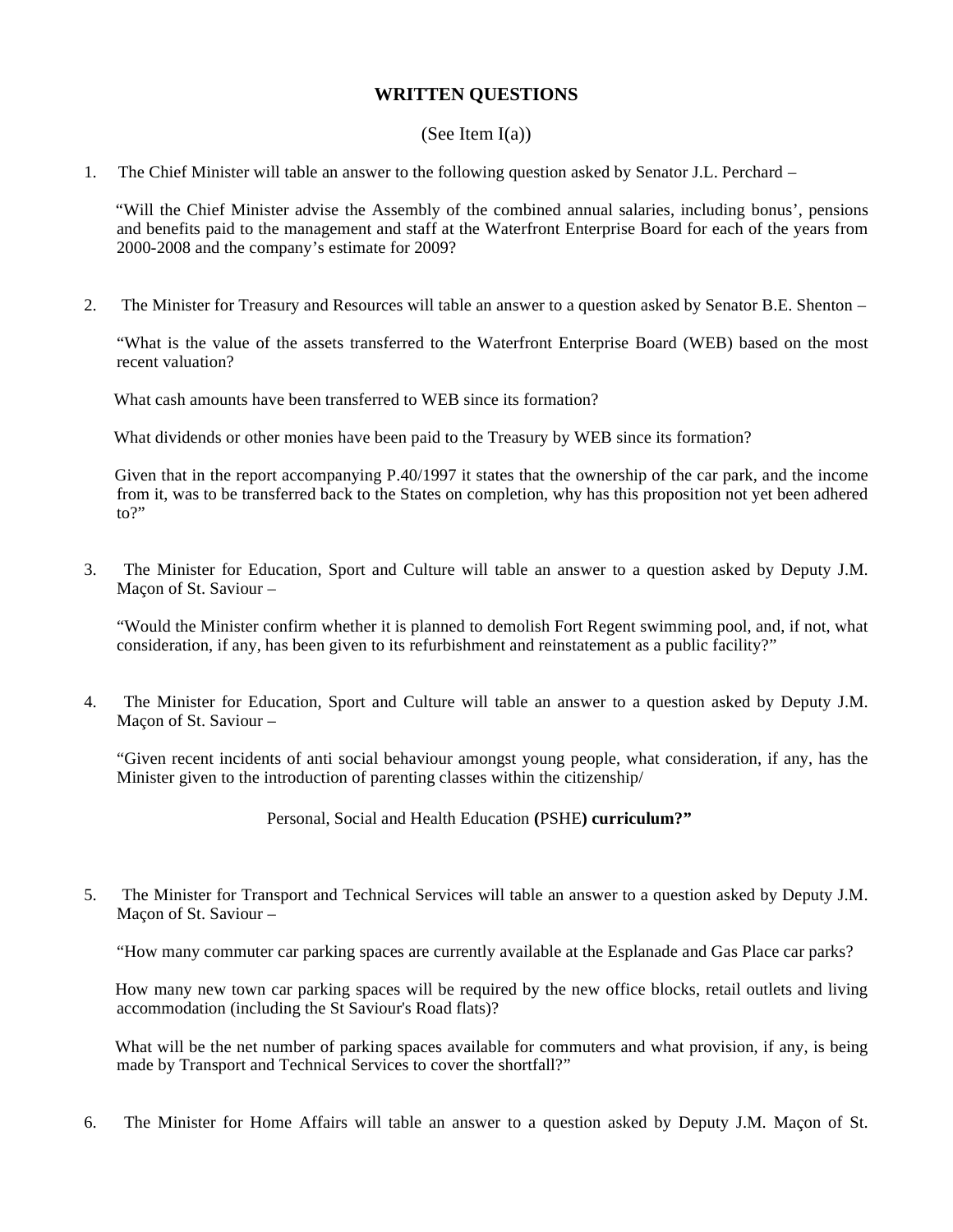Saviour –

"What measures, if any, is the Minister proposing to introduce to counteract vandalism within the Island, in particular with regards to repeat offenders?"

7. The Chairman of the Health and Social Security and Housing Scrutiny Panel will table an answer to a question asked by Deputy P.V.F. Le Claire of St. Helier –

"Does the Chairman envisage that the evidence of Senior Police officers will be part of the investigations of the Committee of Inquiry proposed by the Panel in P.145/2009 in relation to the management of the Health and Social Services department, following claims by Senator Syvret that the said management participated in the orchestration of his dismissal and undermined his tenure in office as Minister for Health and Social Services?"

8. The Minister for Health and Social Services will table an answer to a question asked by Deputy G.P. Southern of St. Helier –

"Can the Minister advise whether there is now a waiting list for certain cancer treatments, and, if so, inform members why this is the case and what measures, if any, she will put in place to eliminate any delays in treatment?"

9. The Minister for Health and Social Services will table an answer to a question asked by Deputy G.P. Southern of St. Helier –

"Will the Minister advise whether staffing shortages in many areas in the hospital have resulted in some professionals working in excess of 100 hours per week, and confirm whether staff have been suspended following errors made through tiredness and stress resulting from such excessive workloads?"

Will the Minister further confirm whether an excessive workload recently contributed to the resignation of an anaesthetist from the service?

 What steps, if any, will the Minister be taking to reduce the reliance on a culture of working long-hours to maintain hospital services and what consideration, if any, will be given to adopting the European Working Time Directive?"

10. The Minister for Health and Social Services will table an answer to a question asked by Deputy G.P. Southern of St. Helier –

 "Following the decision to allocate additional funding in the Annual Business Plan 2010 to recruit more nurses to the service, will the Minister outline what representations, if any, she will make to the Chief Minister and the States Employment Board to improve terms and conditions for nurses in order to increase recruitment and retention rates and decrease the vacancy rate.

Would the Minister consider the case for a substantial pay award to improve nurse recruitment?"

11. The Chief Minister will table an answer to a question asked by Deputy G.P. Southern of St. Helier –

"Will the Chief Minister inform members what estimate he has of an overall figure comparing the cost of living in Jersey with that in the UK?"

12. The Chief Minister will table an answer to a question asked by Deputy G.P. Southern of St. Helier –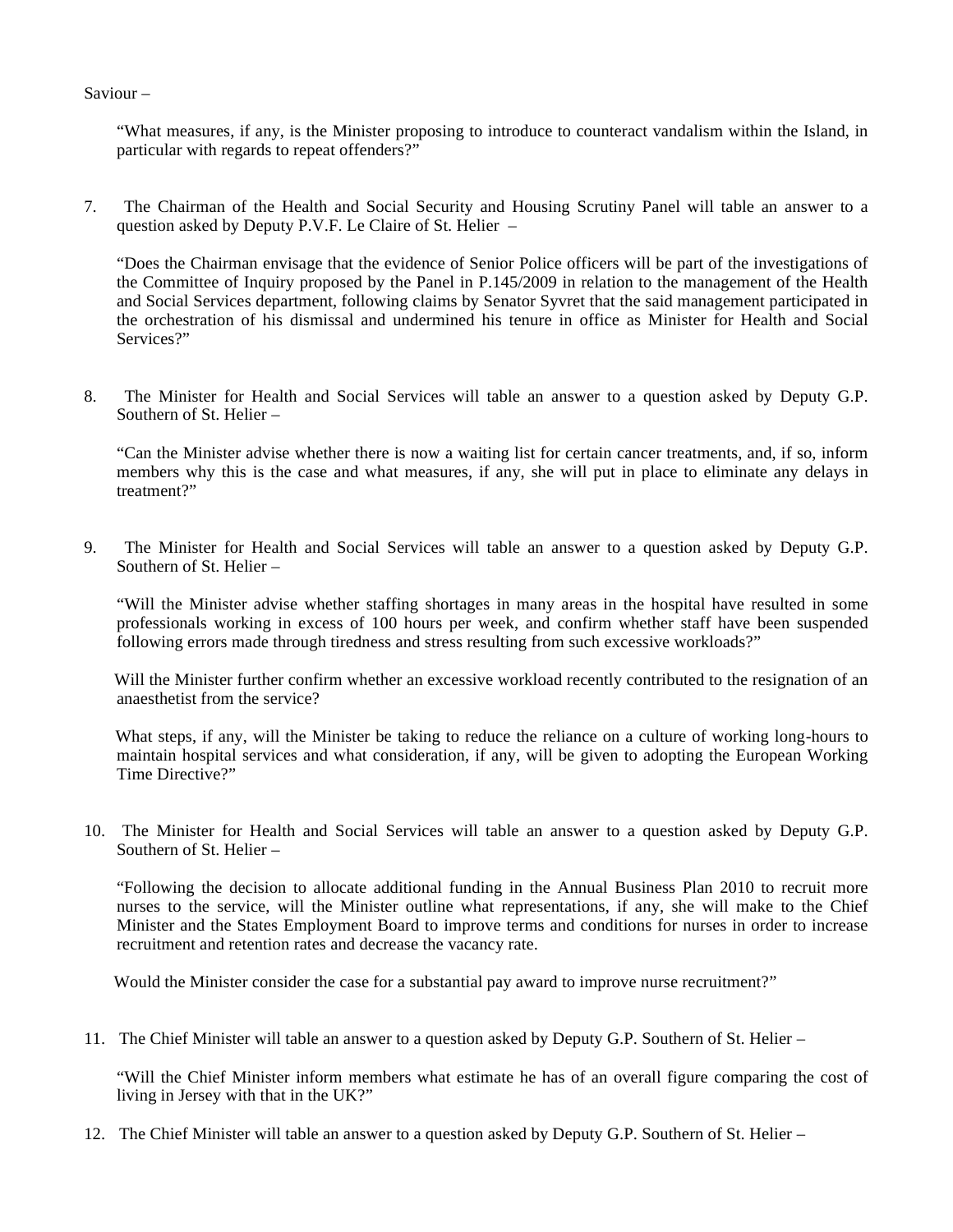"Can the Chief Minister inform members whether the practice of making payments through non-trading or other companies registered in Hong Kong or elsewhere, revealed in the Panorama programme on Lloyds TSB Jersey, in order to avoid the EU Savings Tax is widespread and whether he is aware of an estimate of the total tax avoided in this way?

Will the Minister also advise members what measures, if any, he has under consideration to eliminate such tax avoidance in order to protect the Island's reputation in Europe and elsewhere?"

13. The Chief Minister will table an answer to a question asked by the Deputy of St. Mary –

"Can the Chief Minister advise the Assembly of the number of meetings of the Emergencies Council held in the last three years, and whether the Minutes of its meetings can be viewed by members?"

14. The Minister for Planning and Environment will table an answer to a question asked by the Deputy of St.  $Marv -$ 

"Given the legal duties of the Minister to protect the Island's marine environment can he advise the Assembly of the relevant clauses in the Construction Environment Management Plan (CEMP) and other conditions imposed on the developer and contractor at Castle Quays concerning -

- 1. General principles applying to the protection of the marine environment;
- 2. Methodology concerning contaminants being removed from the pit and the actions to be taken to avoid contamination of sea coming in and out of the pit as removal is taking place;
- 3. Methodology concerning the separation of contaminants as they are removed from the pit and the actions to be taken to avoid contamination of the sea upon dumping at La Collette;
- 4. Methodology concerning contaminants left on the floor and sides of the excavation pit upon completion of the excavation, and the actions to be taken from then on to avoid contamination of sea coming in and out of the pit;
- 5. Testing regime for seawater and groundwater in the pit including frequency, responsible authority, validation methods and so on?"
- 15. The Minister for Planning and Environment will table an answer to a question asked by the Deputy of St.  $Marv -$

"Following on from the work done by Hopkins in identifying car parking sites both small and large within the ring road in St. Helier, can the Minister give members –

- an estimate, for each of these sites, of the space taken up in  $m^2$ , and of the approximate development value of the land;
- an estimate, for the aggregate of these sites, of the space taken up in  $m<sup>2</sup>$ , and of the approximate development value of the land?"
- 16. The Minister for Economic Development will table an answer to a question asked by the Deputy of St. Mary –

"Can the Minister inform members of the criteria built into the Regulation of Undertakings (Jersey) Law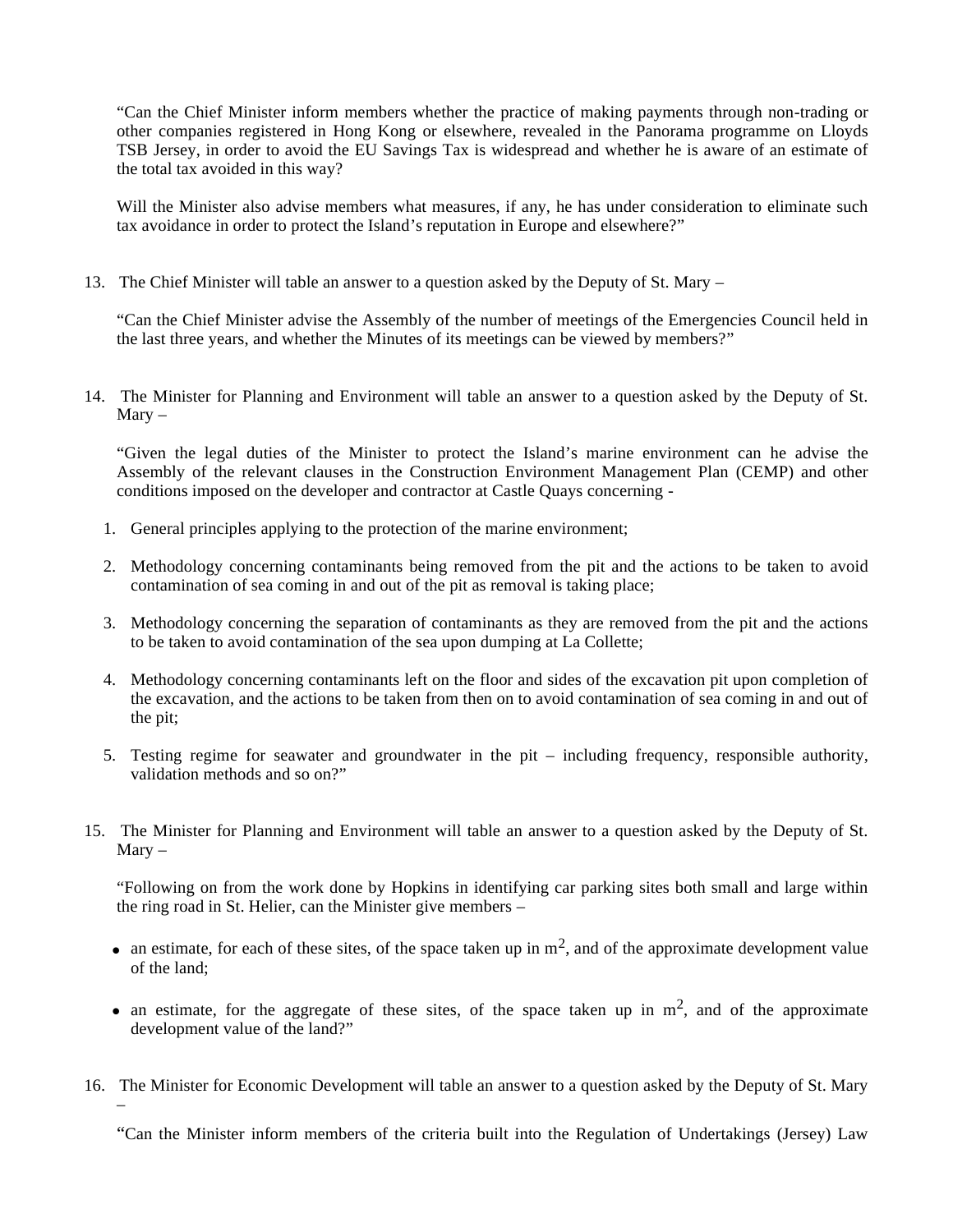1973 at its inception and can he further advise members of what significant changes to these criteria have been made over the years and when these revisions took place?"

17. The Minister for Housing will table an answer to a question asked by the Deputy of St. Mary –

"Can the Minister inform members of the criteria which were built into the Housing (Jersey) Law 1949 and Housing (General Provisions) (Jersey) Regulations 1970 concerning J-Category consents and can he further advise members of what significant changes to these criteria have been made over the years and when these revisions took place?"